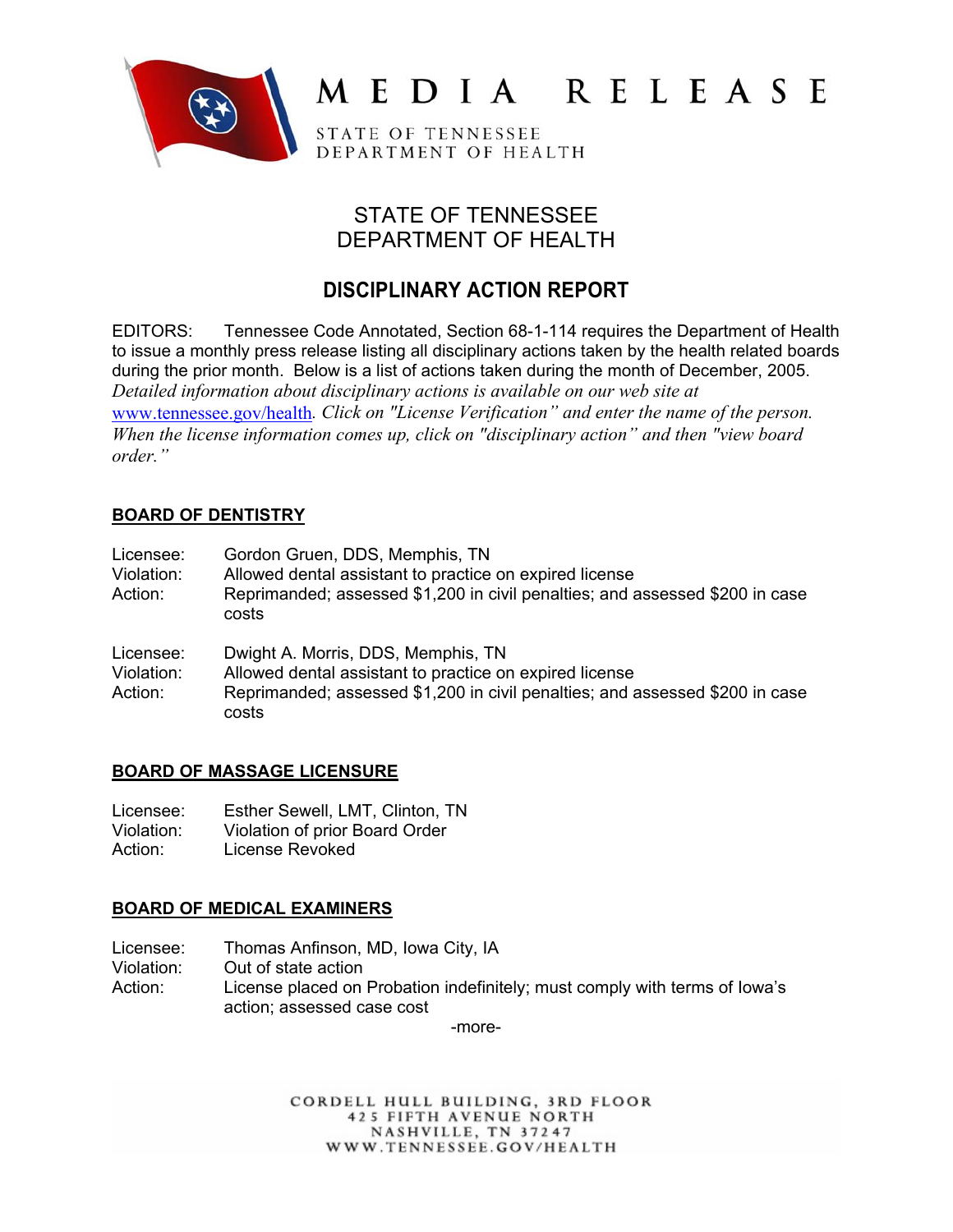| Licensee: | Robert Burkich, MD, Chattanooga, TN |  |  |  |
|-----------|-------------------------------------|--|--|--|
|-----------|-------------------------------------|--|--|--|

Violation: Out of state action

Action: Application for a new license denied; assessed case costs

#### Licensee: John Hancock, MD, Mooresburg, TN

- Violation: Violation of prior board order; unprofessional, dishonorable, or unethical conduct; making false statements or representations, being guilty of fraud or deceit in obtaining admission to practice; or being guilty of fraud or deceit in the practice of medicine; habitual intoxication or personal misuse of any drugs or the use of intoxicating liquors, narcotics, controlled substances or other drugs or stimulants in such manner as to adversely affect the person's ability to practice medicine
- Action: License suspended for four months; to be followed by five years Probation; may not reapply for his DEA license for the duration of Probation; must maintain Tennessee Medical Foundation Advocacy
- Licensee: James Keith Menees, MD, Germantown, TN
- Violation: Habitual intoxication or personal misuse of any drugs or the use of intoxicating liquors, narcotics, controlled substances or other drugs or stimulants in such manner as to adversely affect the person's ability to practice medicine Action: License reinstated on the condition that he maintain lifetime advocacy of the Tennessee Medical Foundation

#### Licensee: Joe Moss, MD, Franklin, TN

- Violation: Unprofessional, dishonorable or unethical conduct; being guilty of fraud or deceit in the practice of medicine; habitual intoxication or personal misuse of any drugs or the use of intoxicating liquors, narcotics, controlled substances or other drugs or stimulants in such manner as to adversely affect the person's ability to practice medicine; conviction of a felony
- Action: License suspended for no less than six months; must meet certain terms and conditions before suspension will be lifted; must permanently surrender DEA certificate

#### **BOARD OF NURSING**

- Licensee: Nicole Baylosis, Unlicensed, Knoxville, TN
- Violation: Used LPN title without being licensed
- Action: Assessed \$1,000 in civil penalties
- Licensee: Terri Beck, RN, Crossville, TN
- Violation: Unfit or incompetent by reason of negligence, habits or other cause; addicted to alcohol/drugs to degree of interfering with nursing duties; unprofessional conduct; unauthorized use or removal of narcotics, drugs, supplies, or equipment from workplace; engaging in acts of dishonesty related to the practice of nursing
- Action: License Suspended until she has been evaluated and signed a contract with the Tennessee Professional Assistance Program (TNPAP); thereafter to be placed on Probation to run concurrent with TNPAP contract

-more-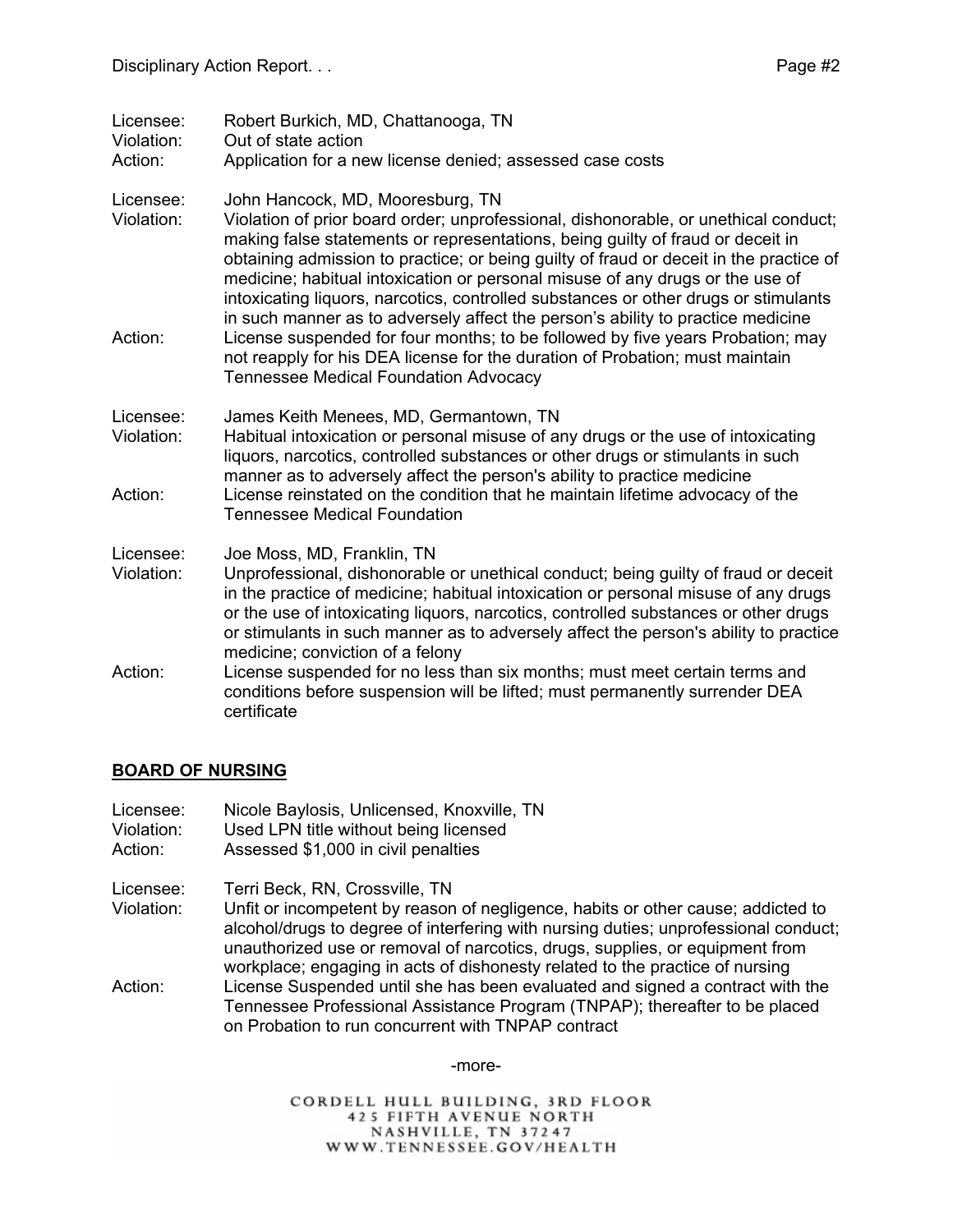Licensee: Tracy Bonner, LPN, Memphis, TN Violation: Unprofessional conduct; failure to maintain a record for each patient which accurately reflects the nursing problems and interventions for the patient; making false or materially incorrect, inconsistent or unintelligible entries in a patient record pertaining to the obtaining, possession of administration of any controlled substance; unauthorized use or removal of narcotics, drugs, supplies or equipment from workplace; engaging in acts of dishonesty related to the practice of nursing Action: License Revoked; assessed case costs Licensee: Anna Buntin, LPN, Greenfield, TN Violation: Unfit or incompetent by reason of negligence, habits or other cause; addicted to alcohol or drugs to degree of interfering with nursing duties; unprofessional conduct; unauthorized use or removal of narcotics, drugs, supplies or equipment from workplace; use of any intoxicating beverage or the illegal use of any narcotic or dangerous drug while on duty; engaging in acts of dishonesty related to the practice of nursing Action: License placed on Probation for no less than 3 years; must have evaluation completed by the Tennessee Professional Assistance Program within 30 days and sign contract; assessed costs Licensee: Angela Burnett, RN, Old Hickory, TN Violation: Violation of a board order Action: License Revoked; assessed \$1,000 in civil penalties and case costs Licensee: Jan Callins, RN, Guys, TN Violation: Violation of Board Order Action: License Revoked; assessed \$1,000 in civil penalties and case costs Licensee: Wanda Carter, LPN, Franklin, TN Violation: Guilty of a crime; unfit or incompetent by reason of negligence, habits or other cause; unprofessional conduct; impersonating another licensed practitioner; engaging in acts of dishonesty related to the practice of nursing Action: License Suspended Licensee: Debra Charlton, RN, West Memphis, AR Violation: Unprofessional conduct; failure to maintain a record for each patient which accurately reflects the nursing problems and interventions for the patient; performing nursing techniques or procedures without proper education and practice Action: License placed on Probation for one year, must complete continuing education; and undergo evaluation by the Tennessee Professional Assistance Program; assessed costs

-more-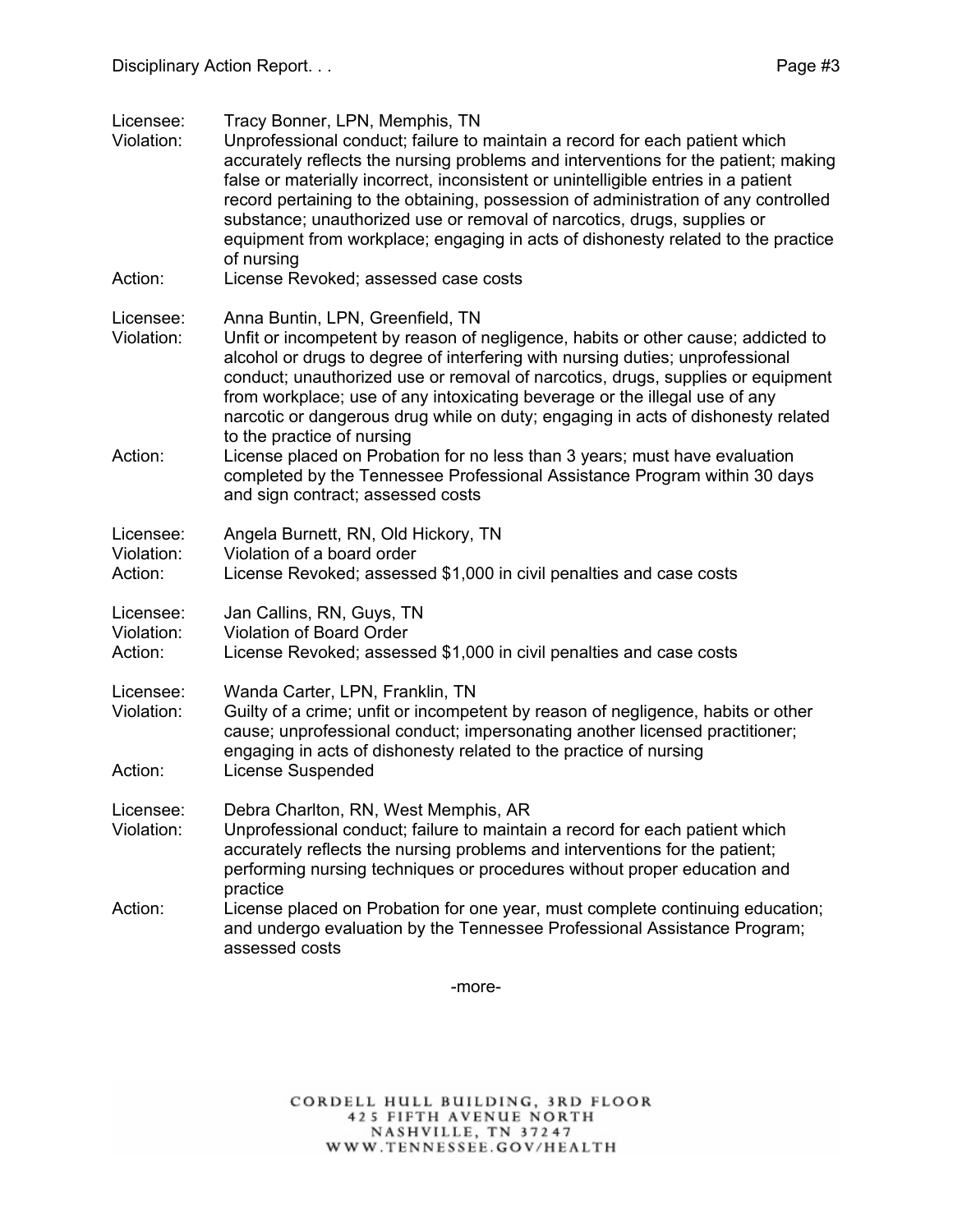| Licensee:<br>Violation: | Brenda Cleveland, LPN, Knoxville, TN<br>Unprofessional conduct; failure to maintain a record for each patient which<br>accurately reflects the nursing problems and interventions for the patient;<br>abandoning or neglecting a patient requiring nursing care; engaging in acts of<br>dishonesty which relate to the practice of nursing                                                                                                                                                                                                                                                                                                                                                                                                                                                                                 |
|-------------------------|----------------------------------------------------------------------------------------------------------------------------------------------------------------------------------------------------------------------------------------------------------------------------------------------------------------------------------------------------------------------------------------------------------------------------------------------------------------------------------------------------------------------------------------------------------------------------------------------------------------------------------------------------------------------------------------------------------------------------------------------------------------------------------------------------------------------------|
| Action:                 | License Suspended for one year, to be followed by three years Probation                                                                                                                                                                                                                                                                                                                                                                                                                                                                                                                                                                                                                                                                                                                                                    |
| Licensee:<br>Violation: | Jacquelyn Correll-Seeber, LPN, Chattanooga, TN<br>Guilty of a crime; unprofessional conduct; making false or materially incorrect,<br>inconsistent or unintelligible entries in a patient record pertaining to the obtaining,<br>possession of administration of any controlled substance; unauthorized use or                                                                                                                                                                                                                                                                                                                                                                                                                                                                                                             |
| Action:                 | removal of narcotics, drugs, supplies or equipment from workplace<br>License placed on Probation for no less than 3 years; must have evaluation<br>completed by the Tennessee Professional Assistance Program within 30 days<br>and sign contract; assessed costs                                                                                                                                                                                                                                                                                                                                                                                                                                                                                                                                                          |
| Licensee:<br>Violation: | Ronald Cutshall, LPN, Greenville, TN<br>Unfit or incompetent by reason of negligence, habits or other cause;<br>unprofessional conduct; intentionally or negligently causing physical or emotional<br>injury to patient; performing nursing techniques or procedures without proper<br>education and practice; engaging in acts of dishonesty, which relate to the<br>practice of nursing                                                                                                                                                                                                                                                                                                                                                                                                                                  |
| Action:                 | License suspended until such time as he appears before the Application Review<br>Committee and submits proof of sufficient continuing education in the Code of<br>Ethics to satisfy the committee; assessed \$4,000 in civil penalties                                                                                                                                                                                                                                                                                                                                                                                                                                                                                                                                                                                     |
| Licensee:<br>Violation: | Diane Dedmon Goins, RN, Clarksville, TN<br>Guilty of a crime; unprofessional conduct; engaging in acts of dishonesty which<br>relate to the practice of nursing                                                                                                                                                                                                                                                                                                                                                                                                                                                                                                                                                                                                                                                            |
| Action:                 | License placed on Probation; must enter into a contract with the Tennessee<br>Professional Assistance Program; assessed case costs                                                                                                                                                                                                                                                                                                                                                                                                                                                                                                                                                                                                                                                                                         |
| Licensee:<br>Violation: | Christy Delaney, LPN, Madison, TN<br>Unfit or incompetent by reason of negligence, habits or other cause; addicted to<br>alcohol or drugs to the degree of interfering with nursing duties; unprofessional<br>conduct; making false or materially incorrect, inconsistent or unintelligible entries<br>in a patient record pertaining to the obtaining, possession of administration of any<br>controlled substance; unauthorized use or removal of narcotics, drugs, supplies<br>or equipment from workplace; use of any intoxicating beverage or the illegal use<br>of any narcotic or dangerous drug while on duty; being under the influence of<br>alcoholic beverages, or under the influence of drugs which impair judgment while<br>on duty; engaging in acts of dishonesty which relate to the practice of nursing |
| Action:                 | License Revoked; assessed \$44,000 in civil penalties; and assessed case costs                                                                                                                                                                                                                                                                                                                                                                                                                                                                                                                                                                                                                                                                                                                                             |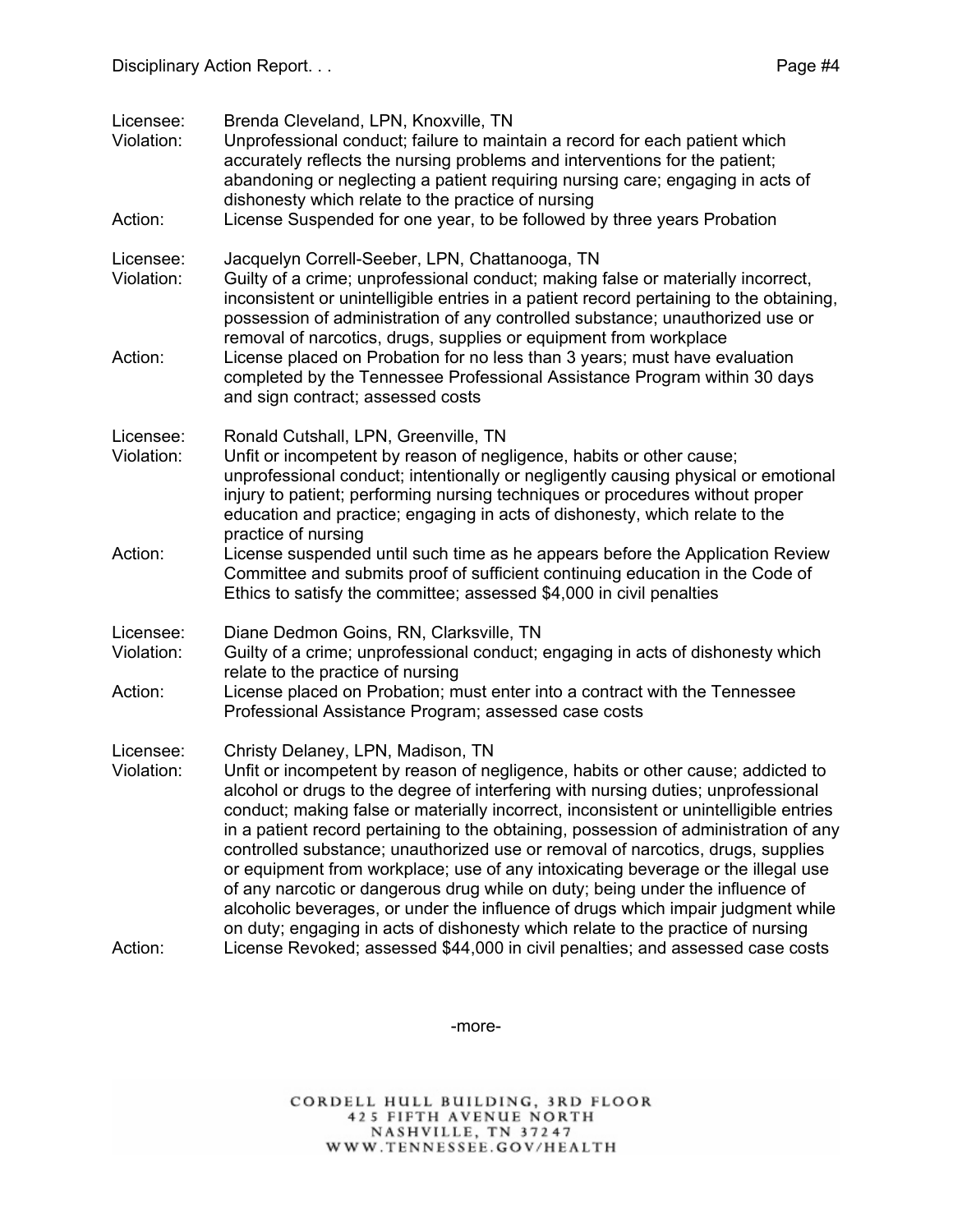| Licensee:<br>Violation:            | Gladys Fox, LPN, Niota, TN<br>Unprofessional conduct; abandoning or neglecting a patient requiring nursing<br>care                                                                                                                                                                                                                                                                                                                                                                                                                                                                                                                                                    |
|------------------------------------|-----------------------------------------------------------------------------------------------------------------------------------------------------------------------------------------------------------------------------------------------------------------------------------------------------------------------------------------------------------------------------------------------------------------------------------------------------------------------------------------------------------------------------------------------------------------------------------------------------------------------------------------------------------------------|
| Action:                            | License suspended until psychological examination is completed and she<br>appears before Application Review Committee with proof that she is fit to practice                                                                                                                                                                                                                                                                                                                                                                                                                                                                                                          |
| Licensee:<br>Violation:<br>Action: | Robin Freshour, LPN, Nashville, TN<br>Addicted to alcohol or drugs to the degree of interfering with nursing duties;<br>unprofessional conduct; failure to maintain a record for each patient which<br>accurately reflects the nursing problems and interventions for the patient; making<br>false or materially incorrect, inconsistent or unintelligible entries in a patient<br>record pertaining to the obtaining, possession of administration of any controlled<br>substance; unauthorized use or removal of narcotics, drugs, supplies or<br>equipment from workplace; engaging in acts of dishonesty related to the practice<br>of nursing<br>License Revoked |
|                                    |                                                                                                                                                                                                                                                                                                                                                                                                                                                                                                                                                                                                                                                                       |
| Licensee:<br>Violation:            | Debora Galyon, LPN, Athens, TN<br>Unprofessional conduct; impersonating another licensed practitioner; engaging in<br>acts of dishonesty related to the practice of nursing                                                                                                                                                                                                                                                                                                                                                                                                                                                                                           |
| Action:                            | <b>License Revoked</b>                                                                                                                                                                                                                                                                                                                                                                                                                                                                                                                                                                                                                                                |
| Licensee:<br>Violation:            | Jana Gibson, RN, Powell, TN<br>Unprofessional conduct; being under the influence of alcoholic beverages, or<br>under the influence of drugs which impair judgment while on duty                                                                                                                                                                                                                                                                                                                                                                                                                                                                                       |
| Action:                            | License Suspended until she signs contract with the Tennessee Professional<br>Assistance Program, thereafter to be placed on Probation for not less than three<br>years                                                                                                                                                                                                                                                                                                                                                                                                                                                                                               |
| Licensee:<br>Violation:            | Tonya M. Graves, RN, Corryton, TN<br>Addicted to alcohol or drugs to the degree of interfering with nursing duties; use<br>of any intoxicating beverage or the illegal use of any narcotic or dangerous drug                                                                                                                                                                                                                                                                                                                                                                                                                                                          |
| Action:                            | while on duty; being under the influence while on duty<br>License suspended until evaluation has been conducted by the Tennessee<br>Professional Assistance Program (TNPAP); should evaluation recommend a<br>contract with TNPAP, license will be placed on Probation to run concurrent with<br>contract; assessed costs                                                                                                                                                                                                                                                                                                                                             |
| Licensee:<br>Violation:<br>Action: | Jeanette Green, RN, Scottsboro, AL<br>Out of state action; unprofessional conduct<br>License placed on Probation for 53 months to run concurrent with Alabama<br>Probation; must comply with terms of Alabama Probation; assessed \$1,000 in<br>civil penalties                                                                                                                                                                                                                                                                                                                                                                                                       |
| Licensee:<br>Violation:<br>Action: | Sheila Gregory, RN, Pegram, TN<br>Violation of a Board Order<br>License Revoked; assessed case costs                                                                                                                                                                                                                                                                                                                                                                                                                                                                                                                                                                  |
|                                    |                                                                                                                                                                                                                                                                                                                                                                                                                                                                                                                                                                                                                                                                       |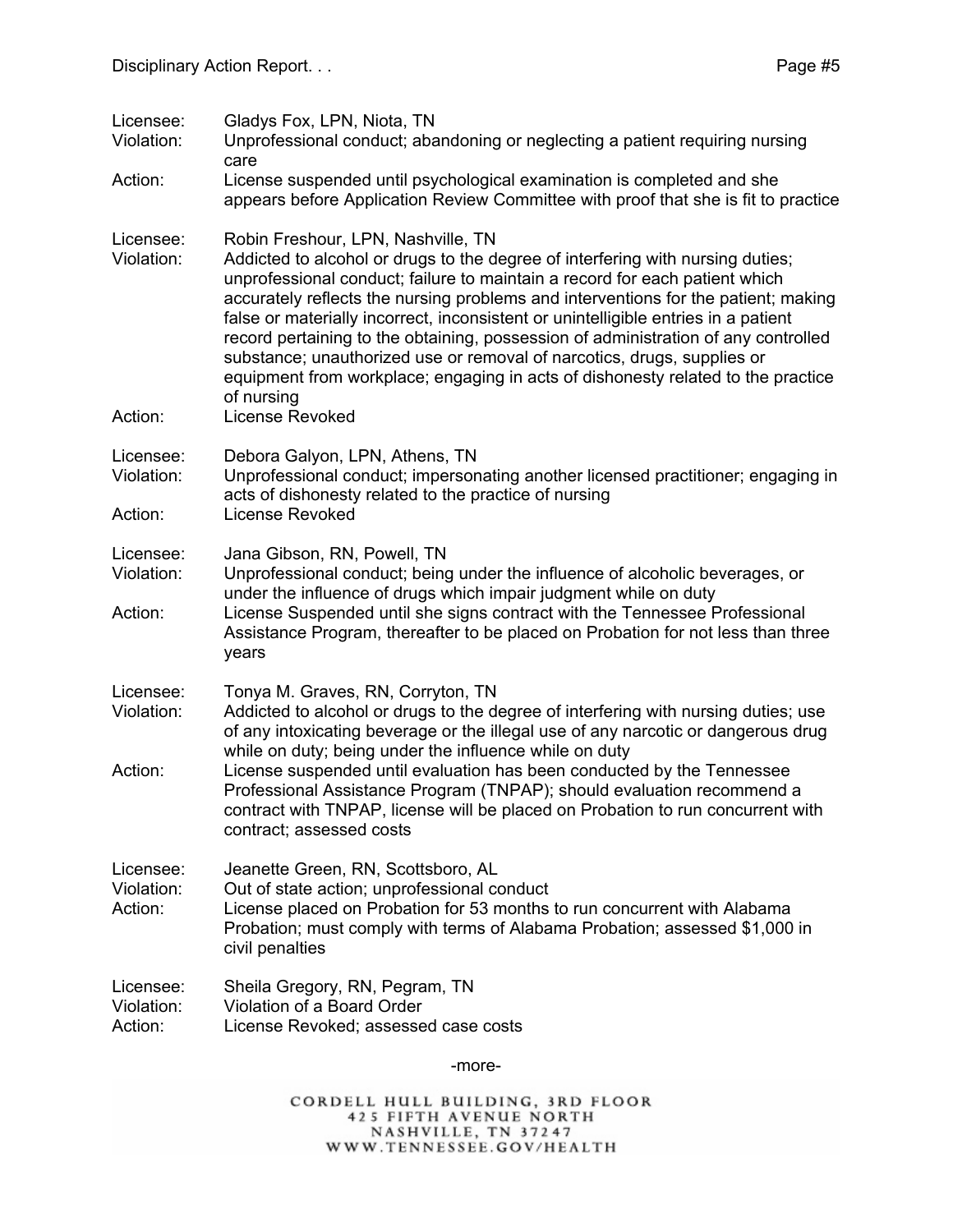| Licensee:<br>Violation:            | Jennifer McEwen Knight (Guinn), LPN, Sale Creek, TN<br>Unprofessional conduct; making false or materially incorrect, inconsistent or<br>unintelligible entries in a patient record pertaining to the obtaining, possession of<br>administration of any controlled substance; unauthorized use or removal of<br>narcotics, drugs, supplies or equipment from workplace; use of intoxicating<br>beverage or the illegal use of any narcotics or dangerous drugs while on duty;<br>being under the influence while on duty; engaging in acts of dishonesty which                    |
|------------------------------------|----------------------------------------------------------------------------------------------------------------------------------------------------------------------------------------------------------------------------------------------------------------------------------------------------------------------------------------------------------------------------------------------------------------------------------------------------------------------------------------------------------------------------------------------------------------------------------|
| Action:                            | relate to the practice of nursing<br>License Suspended until she signs contract with the Tennessee Professional<br>Assistance Program, thereafter to be placed on Probation for not less than three<br>years                                                                                                                                                                                                                                                                                                                                                                     |
| Licensee:<br>Violation:<br>Action: | Kristi Holland, RN, Memphis, TN<br>Unprofessional conduct; out of state action<br>License placed on Probation for one year; assessed \$100 in civil penalties; and<br>assessed case costs                                                                                                                                                                                                                                                                                                                                                                                        |
| Licensee:<br>Violation:<br>Action: | Scott Hunter, RN, Metairie, LA<br>Out of state action<br>License Revoked; assessed \$1,000 in civil penalties and case costs                                                                                                                                                                                                                                                                                                                                                                                                                                                     |
| Licensee:<br>Violation:<br>Action: | Candace Ivie-Allen, RN, Portageville, MO<br>Unprofessional conduct, unfitness, or incompetency by reasons of negligence,<br>habits, or other cause; being under the influence of alcoholic beverages, or under<br>the influence of drugs which impair judgment while on duty<br>License Revoked; assessed \$1,000 in civil penalties; and assessed case costs                                                                                                                                                                                                                    |
| Licensee:<br>Violation:<br>Action: | Lawrence Luck, LPN, Mount Juliet, TN<br>Unfit or incompetent by reason of negligence, habits or other cause;<br>unprofessional conduct; failing to take appropriate action in safeguarding the<br>patient from incompetent health care practice<br>License Revoked; assessed case costs                                                                                                                                                                                                                                                                                          |
| Licensee:<br>Violation:            | Ruth Macklin, LPN, Crossville, TN<br>Unprofessional conduct; making false or materially incorrect, inconsistent or<br>unintelligible entries in a patient record pertaining to the obtaining, possession of<br>administration of any controlled substance; unauthorized use or removal of<br>narcotics, drugs, supplies or equipment from workplace; use of intoxicating<br>beverage or the illegal use of any narcotics or dangerous drugs while on duty;<br>being under the influence while on duty; engaging in acts of dishonesty which<br>relate to the practice of nursing |
| Action:                            | License Revoked; assessed case costs not to exceed \$250                                                                                                                                                                                                                                                                                                                                                                                                                                                                                                                         |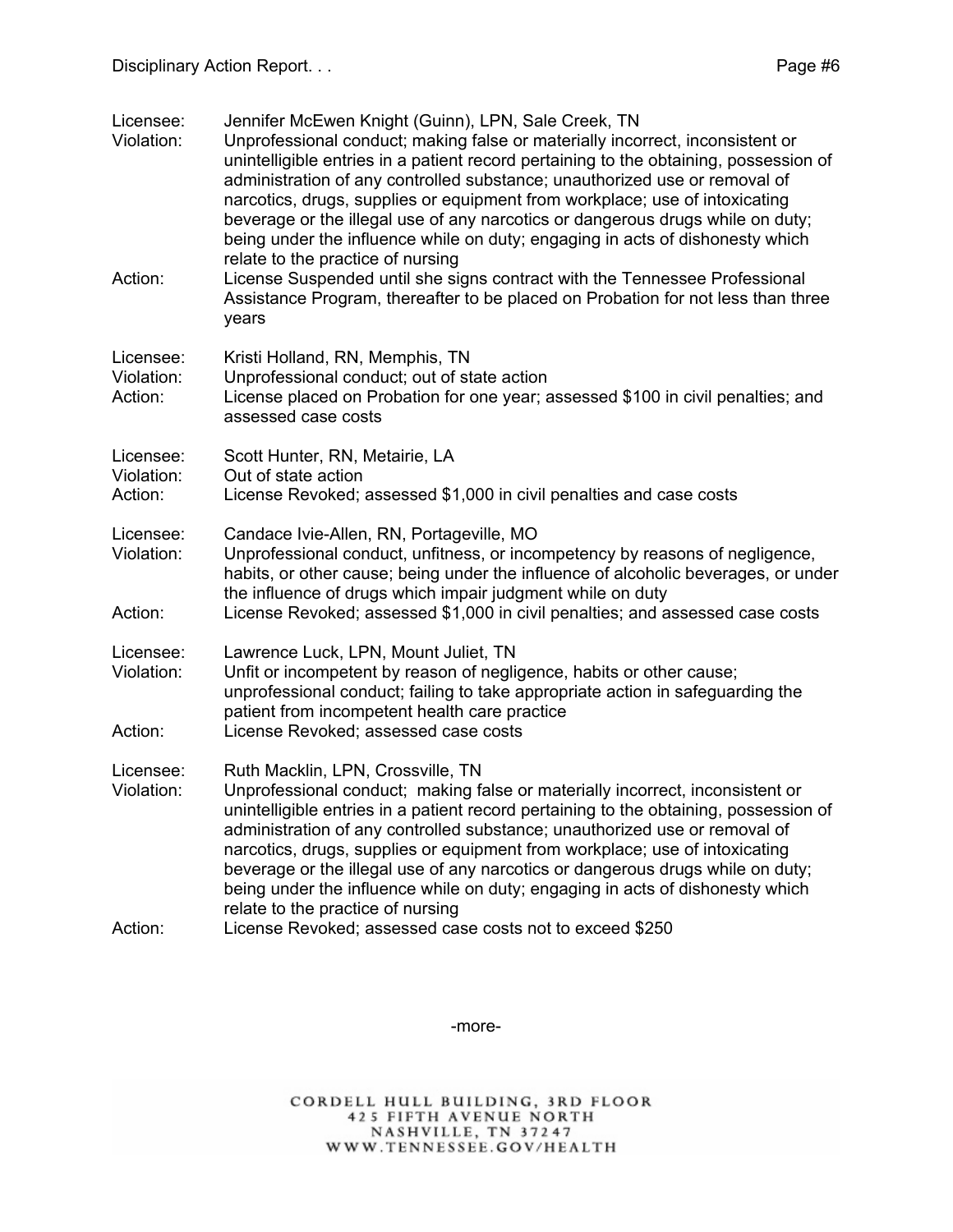Licensee: Amy Beard Nelson, LPN, Rossville, GA

- Violation: Unprofessional conduct; making false or materially incorrect, inconsistent or unintelligible entries in a patient record pertaining to the obtaining, possession of administration of any controlled substance; unauthorized use or removal of narcotics, drugs, supplies or equipment from workplace; aiding, abetting, assisting … an individual to violate or circumvent any law or rule; failure to report, through proper channels, facts know to the individual regarding incompetent, unethical or illegal practice of any healthcare provider; engaging in acts of dishonesty related to the practice of nursing
- Action: License Revoked; assessed case costs

#### Licensee: Lisa Platz, RN, Memphis, TN

- Violation: Unfit or incompetent by reason of negligence, habits or other cause; addicted to alcohol/drugs to degree of interfering with nursing duties; unprofessional conduct; unauthorized use or removal of narcotics, drugs, supplies, or equipment from workplace; use of intoxicating beverage or the illegal use of any narcotics or dangerous drugs while on duty; being under the influence while on duty Action: License Suspended for a minimum of one year; must be evaluated by the Tennessee Professional Assistance Program
- Licensee: Lia Pritchard, RN, Jonesborough, TN
- Violation: Unprofessional conduct; failure to maintain a record for each patient which accurately reflects the nursing problems and interventions for the patient; making false or materially incorrect, inconsistent or unintelligible entries in a patient record pertaining to the obtaining, possession of administration of any controlled substance
- Action: License placed on Probation; must have evaluation by the Tennessee Professional Assistance Program within 30 days, else license will be Suspended; assessed case costs
- Licensee: Betty Richardson, RN, Charlotte, TN
- Violation: Violation of Board Order
- Action: License Suspended for no less than six months; after documentation of six months sobriety, license to be placed on Probation for three years; restricted from accessing narcotics during Probation; assessed costs
- Licensee: Sharon Shadrick, LPN, Erwin, TN
- Violation: Guilty of a crime; unprofessional conduct
- Action: License Revoked

Licensee: Kelly M. Thompson, RN, Nashville, TN

Violation: Unprofessional conduct; ; failure to maintain a record for each patient which accurately reflects the nursing problems and interventions for the patient; making false or materially incorrect, inconsistent or unintelligible entries in a patient record pertaining to the obtaining, possession of administration of any controlled substance; unauthorized use or removal of narcotics, drugs, supplies, or equipment from workplace; use of intoxicating beverage or the illegal use of any

-more-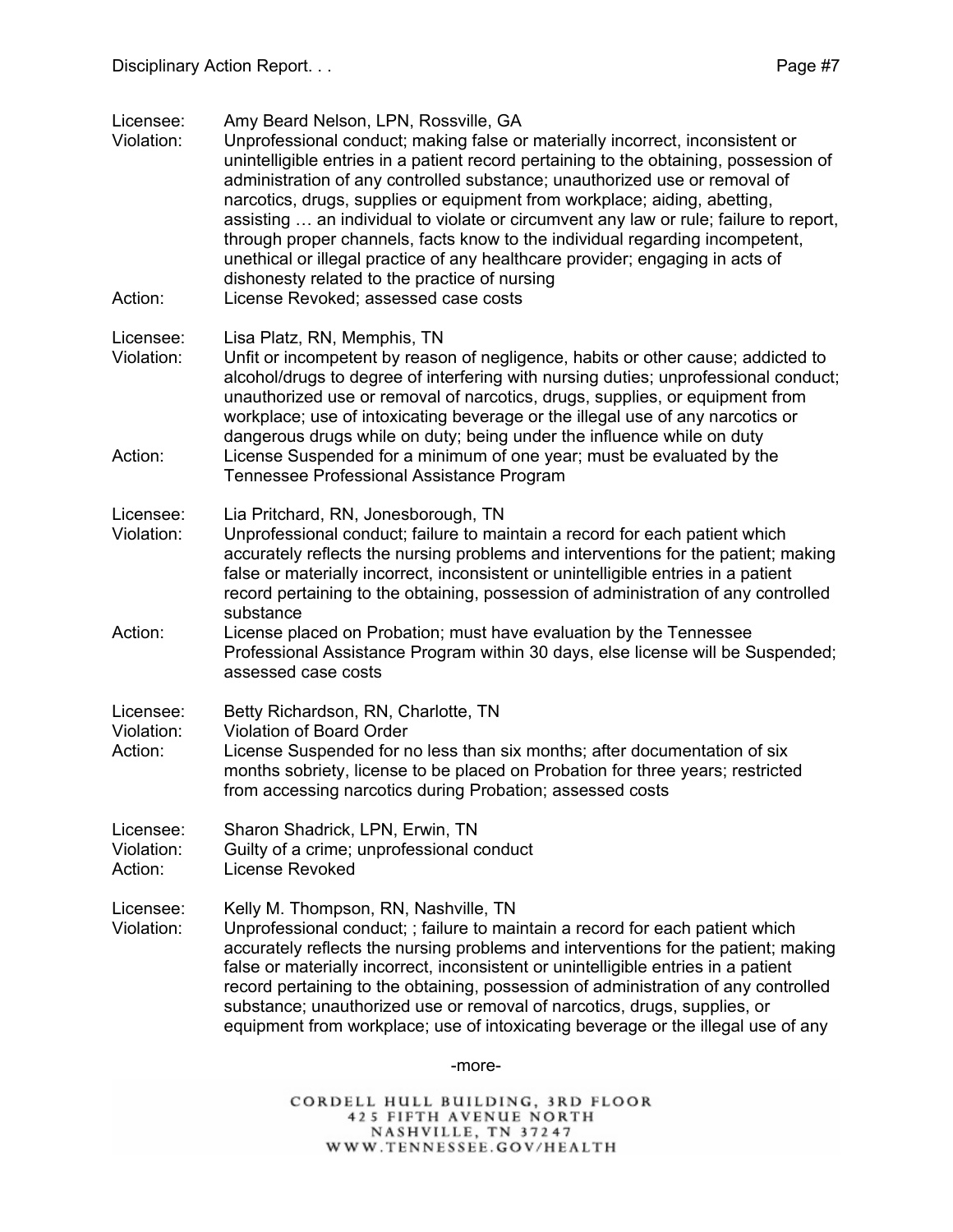| Action:                            | narcotics or dangerous drugs while on duty; being under the influence while on<br>duty; engaging in acts of dishonesty which relate to the practice of nursing<br>License Suspended for no less than six months; after six months of documented<br>sobriety and compliance with the Tennessee Professional Assistance Program;<br>license to be placed on Probation for no less than four years; restricted from<br>accessing narcotics during the period of Probation; assessed case costs                                                                                                                                                                  |
|------------------------------------|--------------------------------------------------------------------------------------------------------------------------------------------------------------------------------------------------------------------------------------------------------------------------------------------------------------------------------------------------------------------------------------------------------------------------------------------------------------------------------------------------------------------------------------------------------------------------------------------------------------------------------------------------------------|
| Licensee:<br>Violation:<br>Action: | Mark Webb, LPN, Brentwood, TN<br>Violation of prior board order<br>License Revoked; assessed costs                                                                                                                                                                                                                                                                                                                                                                                                                                                                                                                                                           |
| Licensee:<br>Violation:<br>Action: | Jennifer Winters, RN, Knoxville, TN<br>Unprofessional conduct; being under the influence of alcoholic beverages, or<br>under the influence of drugs which impair judgment while on duty<br>Revoked; assessed costs in an amount not to exceed \$100                                                                                                                                                                                                                                                                                                                                                                                                          |
| Licensee:<br>Violation:<br>Action: | Elizabeth Wohrley, RN, Nashville, TN<br>Unprofessional conduct; unauthorized use or removal of narcotics, drugs,<br>supplies, or equipment from any work place location<br>License Revoked                                                                                                                                                                                                                                                                                                                                                                                                                                                                   |
| Licensee:<br>Violation:<br>Action: | Kyle Wunderlin, LPN, Belfast, TN<br>Failure to maintain a record for each patient which accurately reflects the nursing<br>problems and interventions for the patient; making false or materially incorrect,<br>inconsistent or unintelligible entries in any patient records pertaining to the<br>obtaining, possessing or administration of any controlled substance;<br>unauthorized use or removal of narcotics, drugs, supplies, or equipment from any<br>work place location; engaging in acts of dishonesty related to the practice of<br>nursing<br>License Revoked; assessed costs                                                                  |
| Licensee:<br>Violation:<br>Action: | Dottie Wynn, LPN, Nashville, TN<br>Unprofessional conduct; failure to maintain a record for each patient which<br>accurately reflects the nursing problems and interventions for the patient; making<br>false or materially incorrect, inconsistent or unintelligible entries in any patient<br>records pertaining to the obtaining, possessing or administration of any controlled<br>substance; unauthorized use or removal of narcotics, drugs, supplies, or<br>equipment from any work place location; engaging in acts of dishonesty related<br>to the practice of nursing<br>License Revoked; assessed \$12,000 in civil penalties; and assessed costs |
| Licensee:<br>Violation:<br>Action: | Michael York, RN, Martin, TN<br>Guilty of a crime; unprofessional conduct<br>License Suspended until evaluation by Tennessee Professional Assistance<br>Program (TNPAP); must follow recommendations of the evaluation. Should the<br>evaluation recommend a contract with TNPAP, license shall then be placed on<br>Probation to run concurrent with the contract                                                                                                                                                                                                                                                                                           |